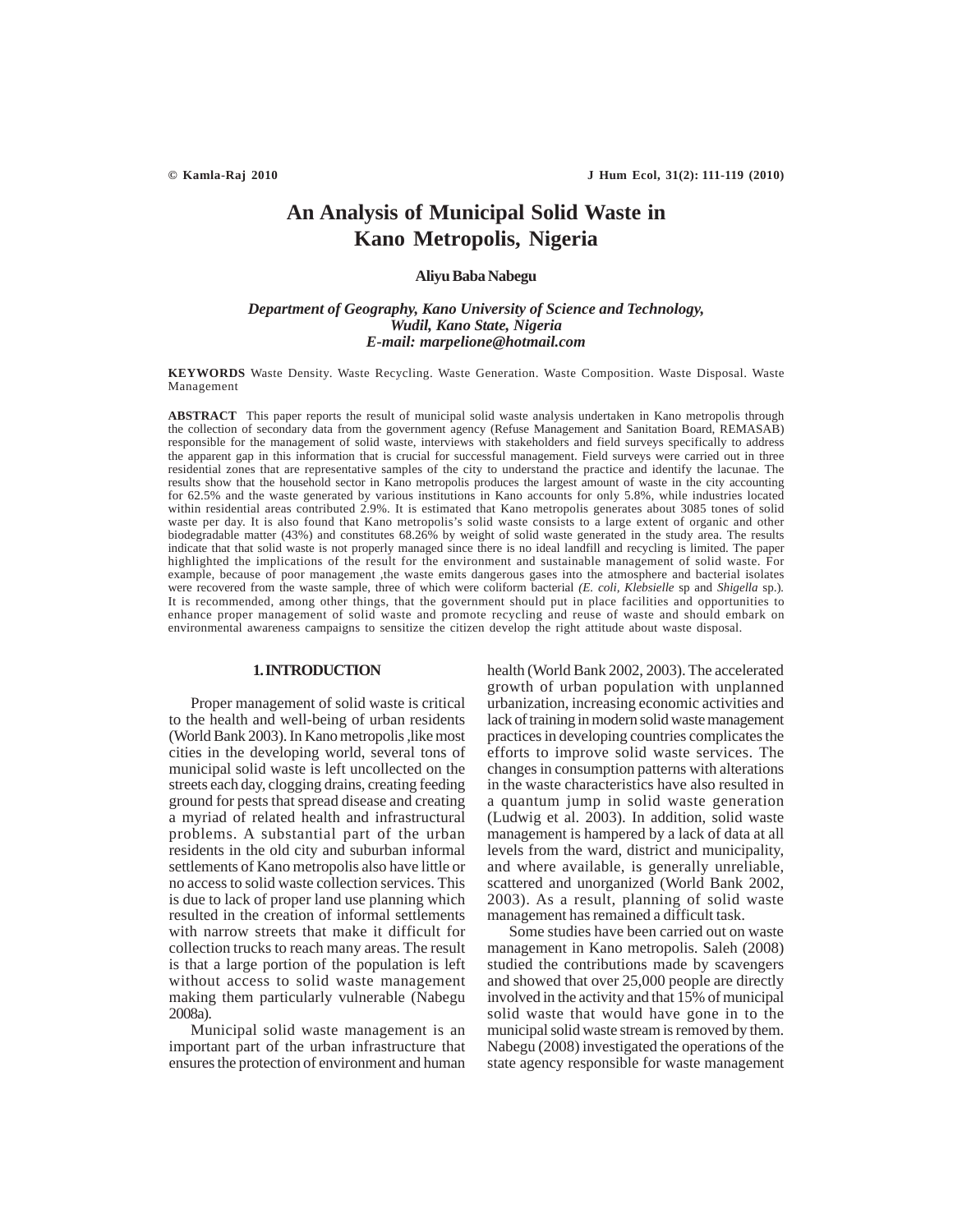in the metropolis and reported that a significant portion of the population, 80%, does not have access to waste collection services, only 20% of the waste generated is actually collected and vast majority of users of the service 92% consider the service very poor. The economic potentials and organization of the informal plastic waste recovery sector was also studied which showed that besides being a source of livelihood for nearly 30,000 individuals, it provides cheap raw materials for plastic industries (Mukhtar 2008).

Composition of municipal solid waste provides a description of the constituents of the waste and it differs widely from place to place (Kuruparan et al. 2003). The most striking difference is the difference in organic content which is much higher in the low income areas than the high income, while the paper and plastic content is much higher in high income areas than low income areas. This reflects the difference in consumption pattern, cultural and educational differences. In higher income areas disposable material and packaged food are used in higher quantities; this results in the waste having higher calorific value, lower specific density and lower moisture content. In the case of lower income areas, the usage of fresh vegetables to packaged food is much higher. This results in a waste composition that has high moisture content, high specific weight and low calorific value (Dhussa et al. 2000; Klundert and Scheinberg 2001).

The 'blind technology transfer' of machinery from developed countries to developing countries and its subsequent failure has brought attention to the need for appropriate technology (Beukering et al. 1999) to suit the conditions in developing countries (type of waste, composition, etc.). Identification of waste composition is thus, crucial for the selection of the most appropriate technology for treatment, taking essential health precautions and space needed for the treatment facilities. Despite this recognition, there has been no study on the analysis of municipal waste composition in Kano metropolis. This paper attempts to fill this gap by providing data on the composition, and sources of municipal waste in three different zones of the city for the purpose of understanding the type of waste generated, waste flow and implication for management.

# **2. STUDY AREA AND METHODOLOGY**

Kano is the largest city in the Sudan Region

of Nigeria. It is located between latitude 12° 25 to 12° 40N and longitude 8° 35N to 8° 45E. Kano city has for centuries been the most important commercial and industrial nerve centre of Northern Nigeria attracting millions from all parts of the country and beyond. Immigration and natural growth rate of 3% is expected to continue to increase the population and waste stream in the years to come. With a population presently estimated at 3.5 million, Kano metropolis is among the fastest growing cities in Nigeria. With a population density of about 1000 inhabitants per km2 within the Kano closed-settled zone compared to the national average of 267 inhabitants per km2 . It is also one of the most crowded. The city also has a large migrant worker population which has been increasing at the rate of 30 to 40 per cent per annum (UNDP 2004). These figures indicate that waste generation is likely to be significant in Kano metropolis and that its management would require innovative strategies.

The climate of the study area is the tropical wet and dry Aw by Koppen's classification. Climatic factors play a crucial role in the municipal waste management of the study area. For example, during the wet season, heat and humidity cause the municipal solid waste to be of higher moisture content thus increasing the weight of the refuse. In addition, high humidity with heat causes the organic portion of the waste to decompose quickly leading to problems in handling and disposal, which directly affects the environmental health of the waste workers and the inhabitants.

The study was organized in stages as follows:

*Stage 1:* This stage involved a desk study in which documents and records relating to municipal solid waste management in Kano metropolis, by the Refuse Management and Sanitation Board (REMASAB), were studied to obtain background information as well as data on existing municipal solid waste management in the city.

*Stage 2:* This stage involved interviews with department heads from REMASAB. Information obtained was used to update the data collected during the desk study. The questionnaire was structured to capture the operation, finance, management; problem and future projection of the agency and the understanding of the staff of the agency on the identified problems were captured from the questionnaire.

*Stage 3:* Twenty- five residents, each from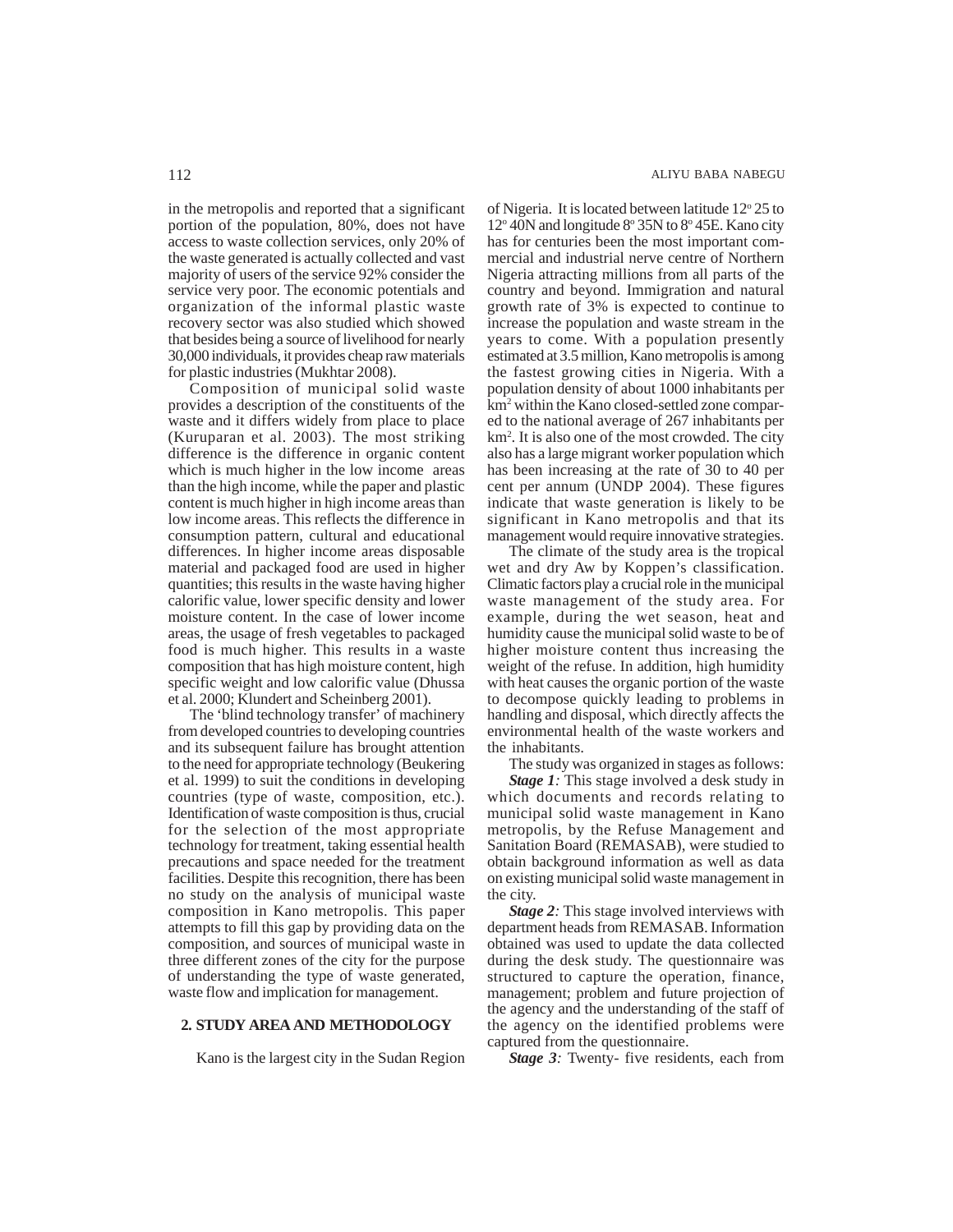three identified residential zones selected , which represents 10% of the total residents that volunteered to provide information. The questions asked during the interviews were tailored to derive information on coverage of the service, availability of disposal/collection points, general assessment of the services, perceived problems as well as solutions, willingness to pay for the services etc and examination of household waste generation through segregation and physical separation of waste components over a period of three month. To determine sample locations within Kano metropolis, a basic knowledge of the urban area of Kano was helpful, guided by the assertion of Gordon (1983) that an urban area is usually defined to comprise of three levels within which data could be collected: the city proper (in this study the old walled city), metropolitan transition area (in this study the G.R.A.) and urban agglomeration (in this study suburban area). Identified residential zones were subdivided into equal grids using Kano metropolis as base map. Table of Random Numbers was used to choose the study areas.

In addition to the above, twenty- five people involved in scavenging which represents 14% of those in the activity that were willing to partake in the study were randomly selected for interview. Morphological and Biochemical tests to identify the bacterial isolates were carried out on samples collected from dump sites in the three identified zones in accordance with methods described by Corry et al. (1982). Bulk density, weight and waste composition was determined by manual separation and weighing to determine the bulk characteristics of the different samples.

*Stage 4:* The researcher also participated in the day to day operation of the agency during which valuable operational difficulties were experienced firsthand.

# **3. RESULTS AND DISCUSSION**

#### **3.1 Sources of Municipal Solid Waste**

Table 1 shows the contribution of identified sources of municipal solid waste in Kano metropolis**.** The household sector in Kano metropolis produces the largest amount of waste in the city accounting for 62.5%. This is in contrast to a study of Bangalore, India, where commercial sector was reported to account for the largest amount of 39% (Rotich et al. 2006; Ramachandra and Bachamanda 2007). The differences between Kano and Bangalore can be explained by the fact that even though the two cities are in developing countries, enormous variation exists in the level of development between them in terms of the size of the middle class where Bangalore has 28% of its urban population made up of middle class and Kano metropolis less 8%. There is also a difference in culture which impacts on the sources and types of waste generation.

The waste generated by various institutions located in Kano accounts for only about 5.8 per cent. Industries located within residential areas generate a small amount of solid waste, 2.9% and most of it is recovered for recycling and reuse, and only a small per cent finds its way into the city waste stream.

**Table 1: Sources of municipal solid waste in Kano metropolis**

| S. No.         | Sources                                           | Percentage |
|----------------|---------------------------------------------------|------------|
|                | Residential                                       | 62.5       |
| $\overline{2}$ | Commercial                                        | 26.9       |
| 3              | Industrial                                        | 2.9        |
| $\overline{4}$ | Institutional                                     | 5.8        |
| 5              | Others                                            | 1.9        |
|                | $C_{\alpha\mu\nu\rho\alpha\delta}$ Eiglamete 2007 |            |

*Source:* Fieldwork 2007

#### **3.2 Waste Type, Composition and Quantum**

According to estimates, by the state agency responsible for waste management in Kano metropolis, the city generates currently approximately 3,000 tones of solid waste per day. However, from the research, it was estimated that Kano metropolis generates about 3085 tones of solid waste per day. The difference is mainly due to the fact that in this study, waste from industries located within residential areas is also considered as a compo-nent of the total urban solid waste generated in Kano metropolis.

From the samples of solid wastes collected from the different dump sites and sampled households in the three zones, eight different types of wastes were categorized. These are food scarp, paper cardboard, textile and rubber, plastic material, glass, metal, ash and dirt and vegetables. Table 2 shows the different categories of waste observed in the three residential zones of Kano metropolis.

Analysis of waste type shows that Kano metropolis's solid waste consists to a large extent of organic and other biodegradable matter (43 %)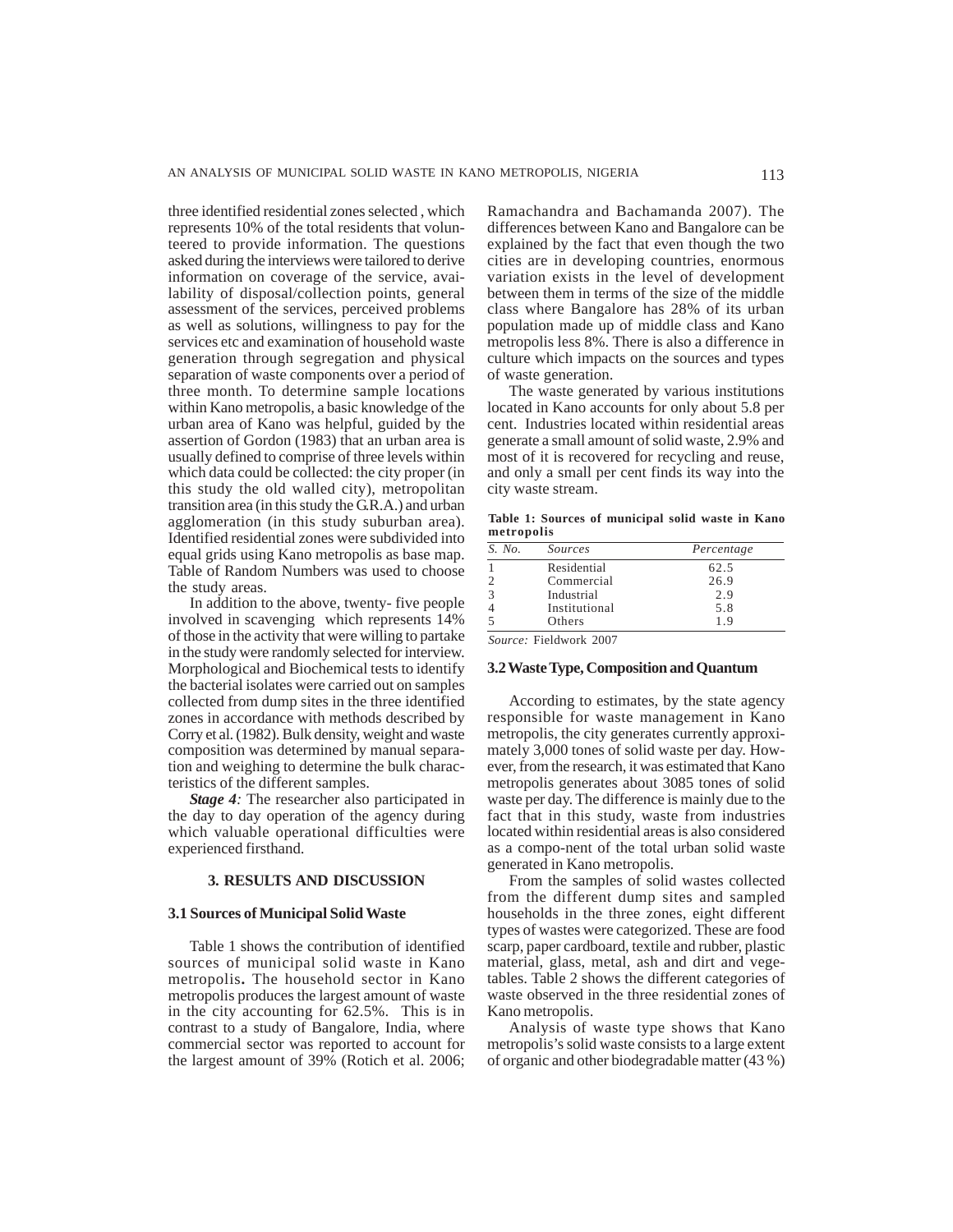**Table 2: Waste type and composition in three residential zones of Kano metropolis**

| Categories       | City | G.R.A. | Suburban |
|------------------|------|--------|----------|
| Food scrap       | 38   | 5      | 40       |
| Paper cardboard  |      | 34     | 5        |
| Textile rubber   |      | 10     |          |
| Plastic material | 10   | 17     |          |
| Metal            | 5    | 20     | 3        |
| Glass            |      | 12     |          |
| Ash, dirt        | 18   |        | 20       |
| Vegetable        |      |        | 21       |

*Source:* Fieldwork 2007

and the 57% non biodegradable made up of substantially dirt, ash and other household trash - typical of low income developing country (Ramachandra and Bachanda 2007). Due to the composition of the waste, especially the findings in this study of substantial presence of faecal matter in the waste, many health and environmental issues are foreseen.

Biodegradable wastes which are generated in very high quantity, could however, be diverted from the dumpsites and landfills, effectively reducing the bulk of municipal solid waste for disposal and the space required for the purpose causing a reduction in the municipal expenses. The diverted organic waste could be utilized by adopting appropriate technologies for processing it into bio-fertilizers or as a source of green energy. While promoting sustainability, it would help prevent the degradation of the urban environment. By integrating the principles of sustainability and resource efficiency into our consumer culture, we can begin a transition away from the end-of-the-pipe practice of waste disposal, such as containment, remediation and pollution control to a process that maximizes recovery of resources, eliminates toxic materials, prevents pollution, and minimizes the economic liabilities associated with environmental degradation and clean-up activities. Waste management invest-ments can then be shifted to resource recovery and development strategies that could relieve the governments of the heavy burden of financing and managing the waste disposal systems.

The percentage of recyclables like paper, glass, plastics, metals, cardboard, packaging material and rubber is negligible. Although economic prosperity is one reason for the generation of more recyclables waste materials, as observed in developed countries (Chandarasekar 2002), the low content in Kano metropolis may also be explained by the fact that traditionally such waste

materials are segregated at source for reuse (Nabegu 2008b).

However, despite the low presence of nonbiodegradable wastes in the dump sites, it has nonetheless, led to economic utilization of such wastes, since the recycling and re-use of nonbiodegradable wastes into new forms is now a common practice. Though informally organized, it provides a substantial employment in view of the fact that a ready market exists in the many industrial enterprises located in Kano. It was estimated that there are roughly 25,000 waste pickers in the city whose average per capita collection is about 15 kilograms per day. Collecting about 312 tones of waste per day, the waste pickers recover about 10 % of waste generated. The waste collected goes to various small and large recycling units located in the city. Formal involvement of government in this sector will in no small way help reduce youth unemployment and reduce the volume of waste and provide cheap raw material to industry (Saleh 2008; Mukhtar 2008; Nabegu 2008a).

#### **3.3 Waste Bulk and Density**

Further analysis of waste reveal that the waste in Kano metropolis can be categorized in to two types: namely, the rather light and predominantly non-biodegradable waste in the G.R.A.and the heavier biodegradable waste in the city and the suburban zones. Table 3 shows the percentage bulk weight of the different items of waste in the three zones. Biodegradable wastes accounts for 68.26% of the average weight of the entire waste samples, while the non-biodegradable had 31.74%, showing clearly the predominant waste in Kano metropolis is biodegradable. However, marked variations exist among the zones. Thus, in the GRA, a total of 57.84% of the waste consists of non-biodegradable, whereas the city has only 20% and the suburban zone 22.86%. Differences in the type of waste among the zones reflect the differences in standard of living and consumption pattern between the zones.

The study shows a specific density of  $0.31 \text{m}^3$ and average weight of 564kg/ in a cubic meter in G.R.A., while in the city the yield was 923kg per cubic meter with a specific density of 0.55tm3 and in the suburban zones it was 1030kg per cubic meter with a specific density of 0.63t/m<sup>3</sup>. However from comparative studies from Kaduna and Jos, the two biggest cities close to Kano, domestic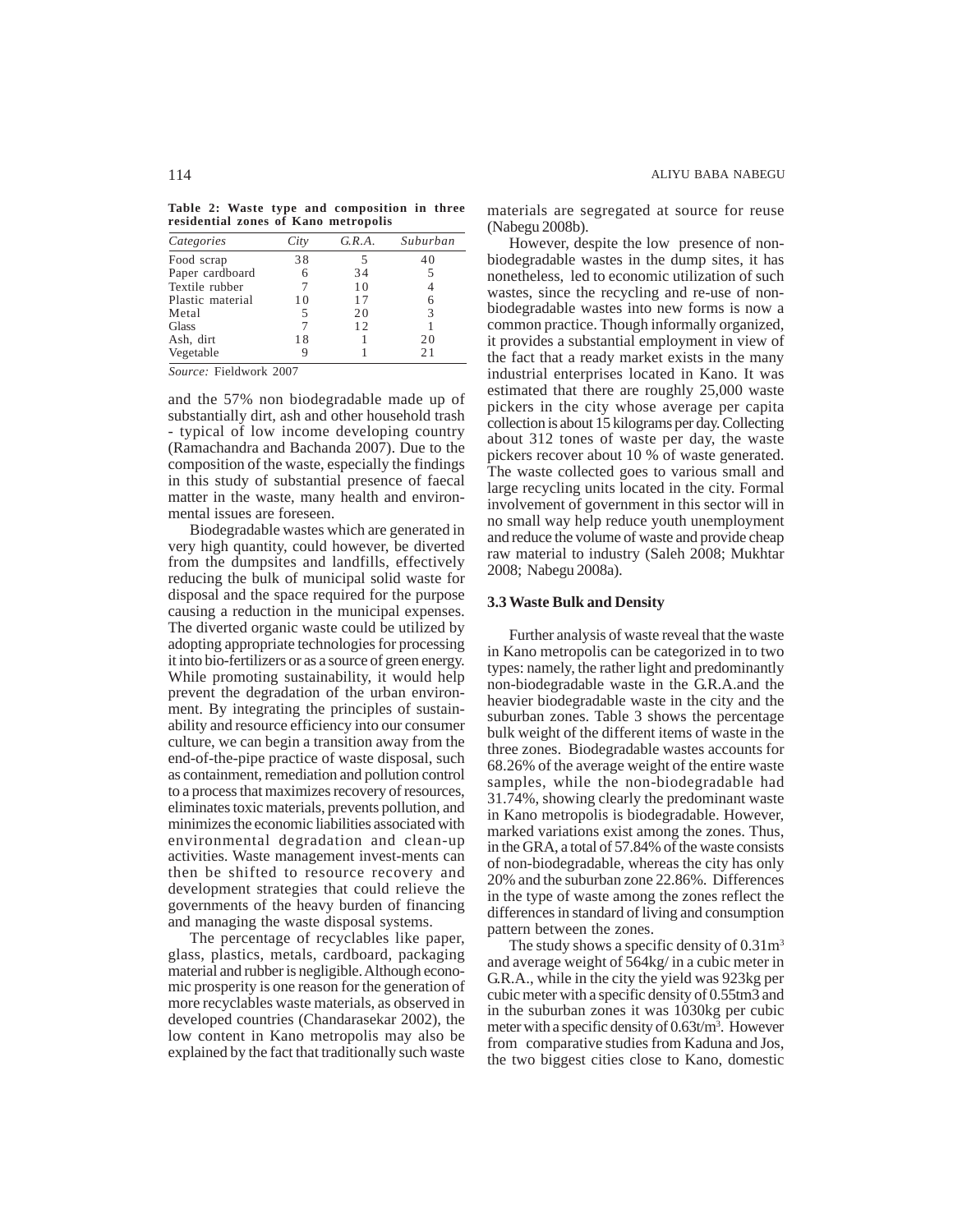|             | Table 3: Percentage waste bulk collected in the |  |  |  |
|-------------|-------------------------------------------------|--|--|--|
| three zones |                                                 |  |  |  |

| Type of waste       | G.R.A<br>( %) | Sub-urban<br>(%) | City<br>(%) |
|---------------------|---------------|------------------|-------------|
| Food scrap          | 4.20          | 30.84            | 31.56       |
| News paper          | 17.20         | 2.90             | 2.10        |
| vegetables          | 13.30         | 23.00            | 22.00       |
| Textile             | 9.30          | 4.60             | 3.80        |
| <b>Glass</b>        | 20.55         | 3.96             | 2.75        |
| Metal               | 9.49          | 2.60             | 2.20        |
| Rubber/Plastic      | 18.50         | 11.70            | 11.30       |
| Ash                 | 1.10          | 18.30            | 22.5.4      |
| Miscellaneous paper | 6.35          | 2.10             | 1.74        |

*Source:* Fieldwork 2007

solid waste yield is 1120kg/cubic meter while the Specific density is  $0.4t/m<sup>3</sup>$ . Lower figures found in this study indicate that the substantial loss in weight and bulk is probably a result of incineration and decomposition as a result of the long intermediate storage at the collection points.

A high solid waste density also has many implications for the 'traditional' methods of collection and disposal; collection and transfer trucks which are able to achieve compression rates of up to 4: 1 in industrialized nations may achieve only 1.5:1 in Kano GRA and much less in the city and the suburban areas, and landfill compression technology which averages volume reduction of up to 6: 1 in industrial nations may only achieve 2: 1 compaction with increased waste densities. Compactor trucks would, therefore, probably not be useful in the city and the sub urban areas. In the GRA, which has relatively less waste density, such technologies may be more appropriate. Additionally, the high moisture content and organic composition of wastes in the city and suburban areas may lead to problems of increased decomposition rates, with high average daily temperatures high moisture during the rainy season would only compound these problems presenting additional challenges with insect populations and conditions conducive to disease.

Decomposition of waste into constituent chemicals is a common source of local environmental pollution which is again compounded by the issues associated with rapid urbanization. As land becomes scarce, human settlements encroach upon landfill space, and local governments in some cases encourage new development directly on top of operating or recently closed landfills. A major environmental concern is gas release by decomposing garbage. Methane is a by-product of the anaerobic respiration of bacteria, and these bacteria thrive in landfills with high amounts of moisture. Methane concentrations can reach up to 50% of the composition of landfill gas at maximum anaerobic decomposition (Cointreau 1997). In the absence of proper methane venting and/or flaring, the gas seeps into porous soil surrounding the waste and eventually migrates into homes, posing risk. Carbon dioxide is a second predominant gas emitted by landfills; although less reactive, buildup in nearby homes could be a cause of asphyxiation.

A second problem with these gases is their contribution to the greenhouse gasses (GHGs) which are blamed for global warming. Both gases are major constituents of the world's problem GHGs; however while carbon dioxide is readily absorbed for use in photosynthesis; methane is less easily broken down, and is considered 20 times more potent as a GHG (Johanesen 1999). Hoornweg et al. (1999) state that for every metric ton of unsorted municipal solid waste (containing 0.3 Mt carbon), 0.2 Mt are converted to landfill gasses. Of this gas, carbon dioxide and methane each comprise .09 Mt. Since it is believed that landfill gasses supply 50% of human-caused methane emissions and 2-4% of all worldwide greenhouse gases (Johanesen 1999), this is clearly an area of concern in global environmental issues.

Also, as a result of the dearth and high cost of chemical fertilizers, farmers directly use domestic waste in agriculture (Nabegu 2008). Due to the composition of the waste, especially the findings in this study of substantial presence of faecal matter in the waste many health and environmental issues are foreseen.

### **3.4 Occurance of Bacterial Flora**

Table 4 shows the cumulative percentage occurrence of the bacterial flora isolated from 30 samples of the wastes. Of the six bacterial isolates recovered from the waste sample, three were coliform bacterial (*E. coli*, *Klebsielle* sp and *Shigella* sp.). Percentage occurrence of Shigella sp, and Klebsiella sp did not also differ significantly ( $p<0.05$ ). Shigella sp and Proteus sp had the same percentage occurrence. Presence of coliforms such as E.coli, Klebsiella sp clearly indicates that the waste in the zones, especially the city and suburban areas is contaminated with faecal matter. All the bacterial isolates recovered from the waste samples in the three zones have been directly implicated in food borne infections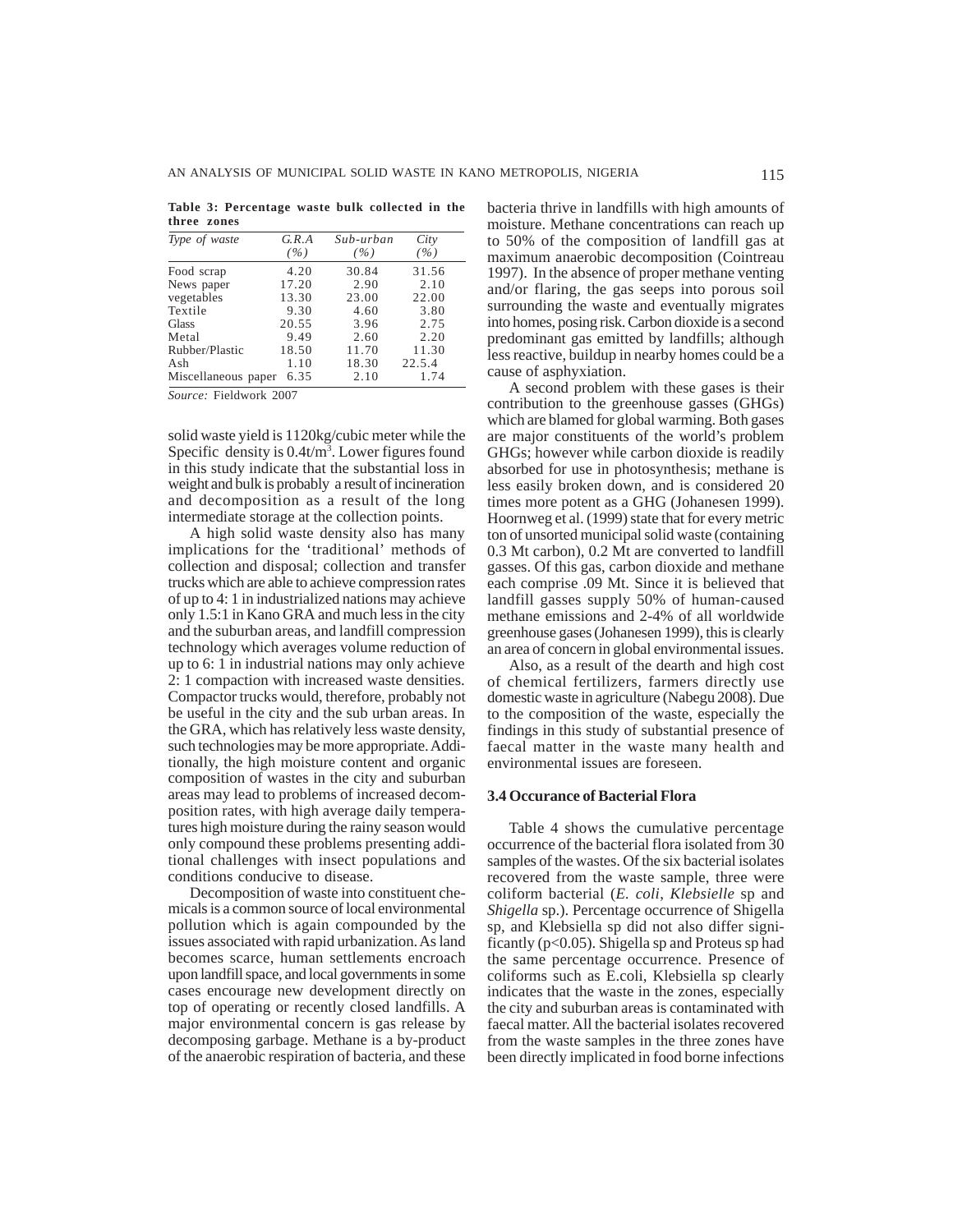**Table 4: Percentage frequency occurance of bacterial isolate from waste dump in the three zones**

| Bacteria isolate%    | Occurrence of bacterial isolate |       |          |  |
|----------------------|---------------------------------|-------|----------|--|
|                      | G.R.A                           | City  | Suburban |  |
| Samonella Sp         | 16.10                           | 39.40 | 46.70    |  |
| Klebsiella Sp        | 22.30                           | 41.60 | 43.30    |  |
| Proteus<br>Sp        | 11.70                           | 31.80 | 33.30    |  |
| Escherichia coli     | 56.40                           | 88.90 | 86.70    |  |
| Staphylococus aureus | 43.80                           | 80.60 | 76.70    |  |
| Shigella             | 27.60                           | 45.20 | 43.30    |  |

*Source:* Laboratory Analysis 2007

such as typhoid, diarrhea and gastroenteritis. These diseases occur sparingly in all the zones.

Human fecal matter presence in all the solid waste dump sites of the three zones in Kano metropolis presents a potential health problem not only to waste workers, but also to scavengers, other users of the same municipal drop-off point, and even small children who like to play in or around waste containers. The usual disease pathways include placing contaminated hands in the mouth or eating food, through vector insects such as cockroaches or mosquitoes, or by directly inhaling airborne dust particles contaminated with pollutants

In this study, it was also observed that wastes were dumped in the open space on the street at close proximity to the houses and public places and some were dumped very close to the river, while others were dumped right into the river, especially in the city and the suburban zones. Disposal of solid wastes into water bodies may be detrimental to aquatic organisms. This assertion is supported by CPCB (2000), that bacteria like E.coli often lead to depletion of the dissolved oxygen, thereby endangering the survival of aquatic organisms. Release of wastes with high quantity of nitrates and phosphate compounds into rivers could result in obnoxious algae blooms (Moss et al. 2008). Wastes disposed at Yan Awaki (city) along and inside the Jakara river could also be washed down by rain and flood into larger water bodies which are used for irrigation and water supply to many communities from the Wasai dam where the Jakara river was impounded posing serious health hazards.

## **3.5 Waste Management Service Coverage**

Table 5 shows the perception of respondents as to the extent of coverage in the provision of waste collection services in Kano metropolis.

**Table 5: Municipal solid waste service coverage**

| Coverage      | Percentage |
|---------------|------------|
| Up to $20\%$  | 69         |
| Up to $30\%$  | 23         |
| More than 50% |            |

*Source:* Fieldwork 2007

A majority (69%) of the respondents are of the view that the services cover no more than 20% of the city residents. Thus, solid waste collection in Kano metropolis extends to only a limited part of the population. One of the main reasons limiting coverage is the lack of accessibility to most areas of the old city and the new settlements on the fringe of the city. The old city predates town planning as we know it today, consequently most of the alleys leading to the city are too narrow to allow equipments to access the waste. The new areas on the fringes are inhabited mostly by low income immigrants and those who have moved out of the city and are built without planning. A number of options have been considered to solve this problem including the use of donkeys to evacuate the waste to collection centers that are accessible. A further option is to use small providers' of service from the community as practiced with some measure of success in Lagos. The providers of this service evacuate waste from individual houses often using simple hand push trucks from places where conventional equipment can not access. This system can provide also the much needed employment for the teeming youths of the city.

#### **3.6 Waste Disposal Practice**

Table 6 shows the various waste disposal practices in Kano metropolis. More than two- third of the residents do not use authorized dumpsite for their waste.

According to the state agency responsible for waste management- refuse management and sanitation board (REMASAB), solid waste in Kano metropolis is to be dumped by the public at designated collection areas which are made up of

**Table 6: Disposal methods by residents**

| Place                   | $\%$  |  |
|-------------------------|-------|--|
| REMASAB bin             | 3.75  |  |
| Authorized dump site    | 16.25 |  |
| Unauthorized empty plot | 66.25 |  |
| Burning                 | 3.75  |  |
| Personal bin            | 13.25 |  |

*Source:* Fieldwork 2007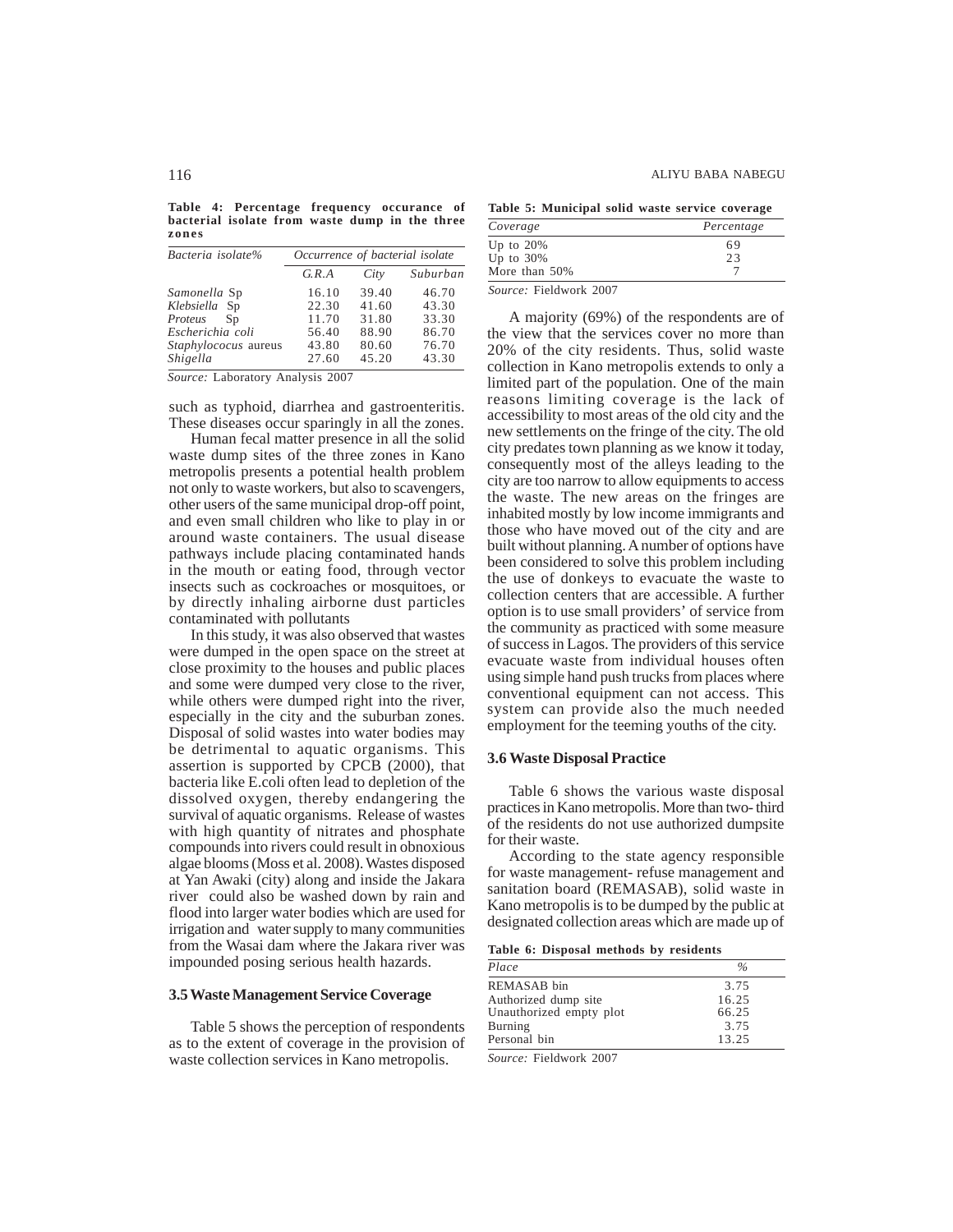metal boxes that are easily loaded on to trucks mechanically or made of block. Even where these are available, the waste are thrown in a more or less uncontrolled manner and the file of waste does not allow free access to waste points and often produce unpleasant and hazardous smoke from slow burning fires. The present disposal situation is expected to deteriorate even more with rapid urbanization, as settlements and housing continue to encircle the existing dump and the environmental degradation associated with these dumps directly affect the population.

However, the practice of disposing mixed waste without treatment has a price to pay in terms of collection, transport and disposal costs, loss of valuables (recyclables, reusable and repairable) and the impact on the environment due to air, water and soil pollutions, and associated health risks that ultimately impact the economy. This economic impact creates lack of resources for municipal solid waste management and hence a vicious cycle is generated unless remedial measures are taken to break the circuit, the cycle continues and expands leading to further environmental degradation.

It was also observed in this study, even the residents that collect and transport the waste to the collection/transfer point from where the waste should be collected immediately by REMASAB, collection is never immediate and this creates not only unhygienic dump but resistance from residents close to the collection points, thereby disrupting the whole operation. In this study, 70% of the residents do not have an authorized dumping site for their waste. This confirms a nationwide survey by the Federal Office of Statistics (1978) which found that 52% of urban households in Nigeria do not have access to an authorized dumping ground and Karshi (1981) also concluded that the single most critical problem confronting waste management in Jos metropolitan area is not equipment or manpower but indiscriminate dumping of wastes by the road side, gutters and other unauthorized dumping grounds by residents of the city. The same problem applies to most of the land fill sites which are located now within highly dense residential areas (Zoo Road Dump site, for example) and now it is difficult to find dump sites which are located at a reasonable distance from the collection area.

In this study, it was also observed that households are mainly interested in receiving effective and dependable waste collection service within their immediate vicinity. Only 11% of respondents are concerned with the broader objective of environmentally sound waste disposal, rather, households give priority to water supply and electricity.

Although households are the main contributors to waste generation, (Table 1) it may well be useful to know how this may change with economic development. A positive relationship between income levels and waste generation at the household level has been established (Nabegu 2008b; Rotich et al. 2006). At the same time, waste generation is conditioned to an important degree by people's attitudes towards waste especially their patterns of material use and waste handling, their interest in waste reduction and minimization, the degree to which they separate wastes and the extent to which they refrain from indiscriminate dumping and littering (Zurbrugg 1999). People's attitudes influence not only the characteristics of waste generation, but also the effective demand for waste collection services.

Attitudes have been positively influenced through awareness-building campaigns on the negative impacts of inadequate waste collection with regard to public health and environmental conditions, and the value of effective disposal. Such campaigns should also inform people of their responsibilities as waste generators and of their rights as citizens to waste management services. Whilst attitudes towards solid waste may be positively influenced by public information and educational measures, improved waste handling patterns can hardly be maintained in the absence of practical waste disposal options. Awareness-building measures should therefore be coordinated with improvements in waste collection services, whether public or communitymanaged. Similarly, people's waste generation and disposal patterns are influenced by those of their neighbors (Mehta and Satyamarayaran 1996). Thus, besides general awareness, improved local waste management depends upon the availability of practical options for waste collection and a consensus among neighbors that improvements are both important and possible.

Programmes to disseminate knowledge and to improve behavior patterns and attitudes regarding waste management, are therefore critical. For such programmes to succeed such programmes must be based on sound understanding of the social and cultural characteristics of the communities.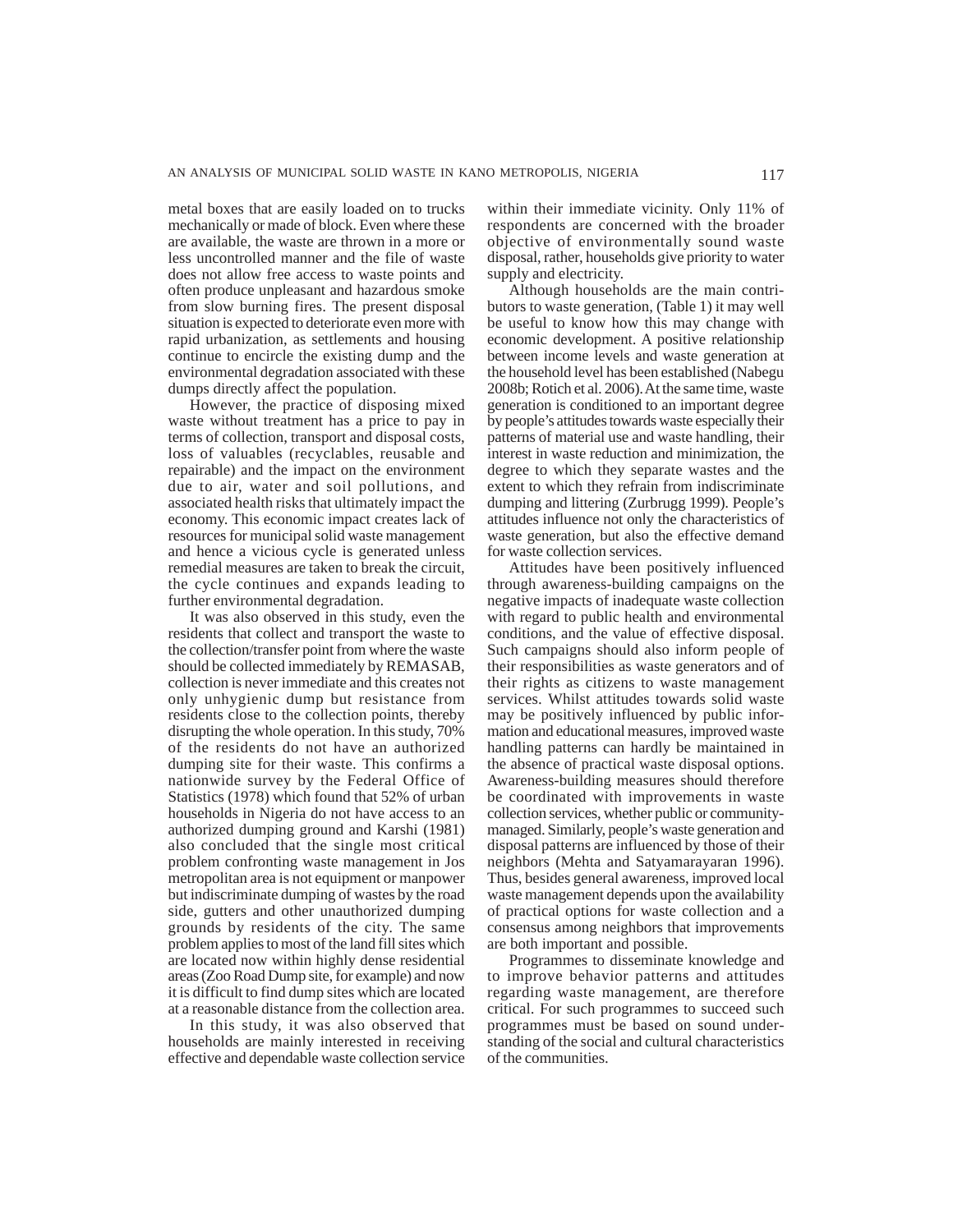Pressure to improve solid waste services will arise only if there is awareness regarding the environmental and health impacts of poor waste collection service. The effectiveness and sustainability of municipal waste management systems thus ,will depend on the degree to which the served population identifies with and willingly take ownership of the systems and facilities.

# **CONCLUSION AND RECOMMENDATIONS**

The conclusion drawn from this limited study is that the management of municipal solid waste would have to involve detailed study of the characteristics of waste as the variation in waste type. Municipal solid waste composition has effect on human health, environment and all the processes of waste management system from the storage, collection, transport disposal and choice of equipments. Furthermore, the variation in the composition of waste observed within the three different residential zones of Kano metropolis reflects local variation in standard of living and indicate that to achieve success in management, waste should be managed at the local level instead of the current practice of having a large centralized agency so that local variations can be taken into account. Thus, for any waste management framework for Kano metropolis and possibly also other Nigerian cities, a careful consideration of all these factors in relation to local conditions must be the basis of a sound and sustainable programme. To date, no concerted efforts have been made to consider these issues.

Regardless of the type of waste management selected, no amount of urban planning nor municipal solid waste management strategies will translate into reality unless the government takes the required initiatives and makes the necessary inputs available. These inputs do not necessarily have to be financial. For example, waste recycling can be promoted through consumer campaigns encouraging citizens to co-operate in waste separation and promoting to them the purchase of recycled products. Also, citizens should be requested to pay a realistic fee for waste services in return for the guarantee that indeed these services will be provided. Finally, no municipal solid waste management can be effective without proper monitoring of its disposal activities. Therefore, its effectiveness should be tested on a regular basis. There is also an urgent need to reassess all legislations regarding waste management with a view to stream lining them so that there is a comprehensive and clear role for all the agencies, various tiers of government, as well as the public including NGOs and community associations.

#### **REFERENCES**

- Beukering PV, Sehker M, Gerlagh R, Kumar V 1999. Analysing Urban Solid Waste in Developing Countries: A Perspective on Bangalore. *Collaborative Research in the Economics of Environment and Development (CREED) and Environmental Economics Programme (IIED), Working* Paper No. 24, March 1999, P.24. ISBN 1357 924X (ISSN). Available of the website: http://www.iied.org/eep/ pubs/creed.(Retrieved, February 20<sup>th</sup> 2004)
- CPCB 2000. *Status of Solid Waste Generation, Collection, Treatment and Disposal in Class I Cities.* Delhi: Central Pollution Control Board, ADSORBS/31/ 1999-2000.
- Corry JE, Diane RS, Kinner FA 1982. *Isolation and Identification Methods for Food Poisoning Organisms.* London: Academy Press.
- Cointreau-Levine S 1997. Occupational and Environmental Health Issues of Solid Waste Management. In: S Cointreau-Levine (Ed.): *International Occupational and Environmental Medicine.* Mes by, St. Louis, P.198.
- Chandrasekar M 2002. Policy and Prospects on Municipal Solid Wastes. *Workshop on Municipal Solid Waste in India,* Delhi: IIT.
- Dhussa AK, Varshney AK 2000. Energy Recovery from Municipal Solid Waste – Potential and Possibility. *Bio Energy News, UNDP,* 4(1): 18-21.
- Federal Office of Statistics 1978. Urban Household Survey. *Preliminary Report.* Lagos.
- Gordon HS 1983.The Economic Theory of Common Property Resource. In: RK Dorfman (Ed.): *Economics of the Environment.* London: Methuen, pp.221- 239*.*
- Hoornweg B, Arnold K, Smith H 1999. Landfill gases as pollutants: A preliminary report from Manilla. *MAB, Tech paper No. 14.* Paris: UNESCO.
- Johanesen C 1999. *The Impact of Landfill Gases in Global Warming.* New York: Academy Press.
- Karshi SS 1981. Towards an Effective Refuse Collection and Disposal in Jos. *Symposium on Urban Environmental Management.* Dept of Geography and Planning. Uni Jos.
- Kuruparan P, Tubtimthai O, Visvanathan C, Tränkler J 2003. Influence of Tropical Seasonal Variation, Operation Modes and Waste Composition on Leachate Characteristics and Landfill Settlement. *Proceedings of the Workshop on Sustainable Landfill Management, December 3-5, 2003, Centre for Environmental Studies.* Anna University, Chennai, India.
- Klundert A, van de Anschütz J, Scheinberg A 2001. Integrated Sustainable Waste Management - The Concept -Tools for Decision-makers Experiences from the Urban Waste Expertise Programme. Available from the website: www.waste.nl (Retrieved February 18, 2004).